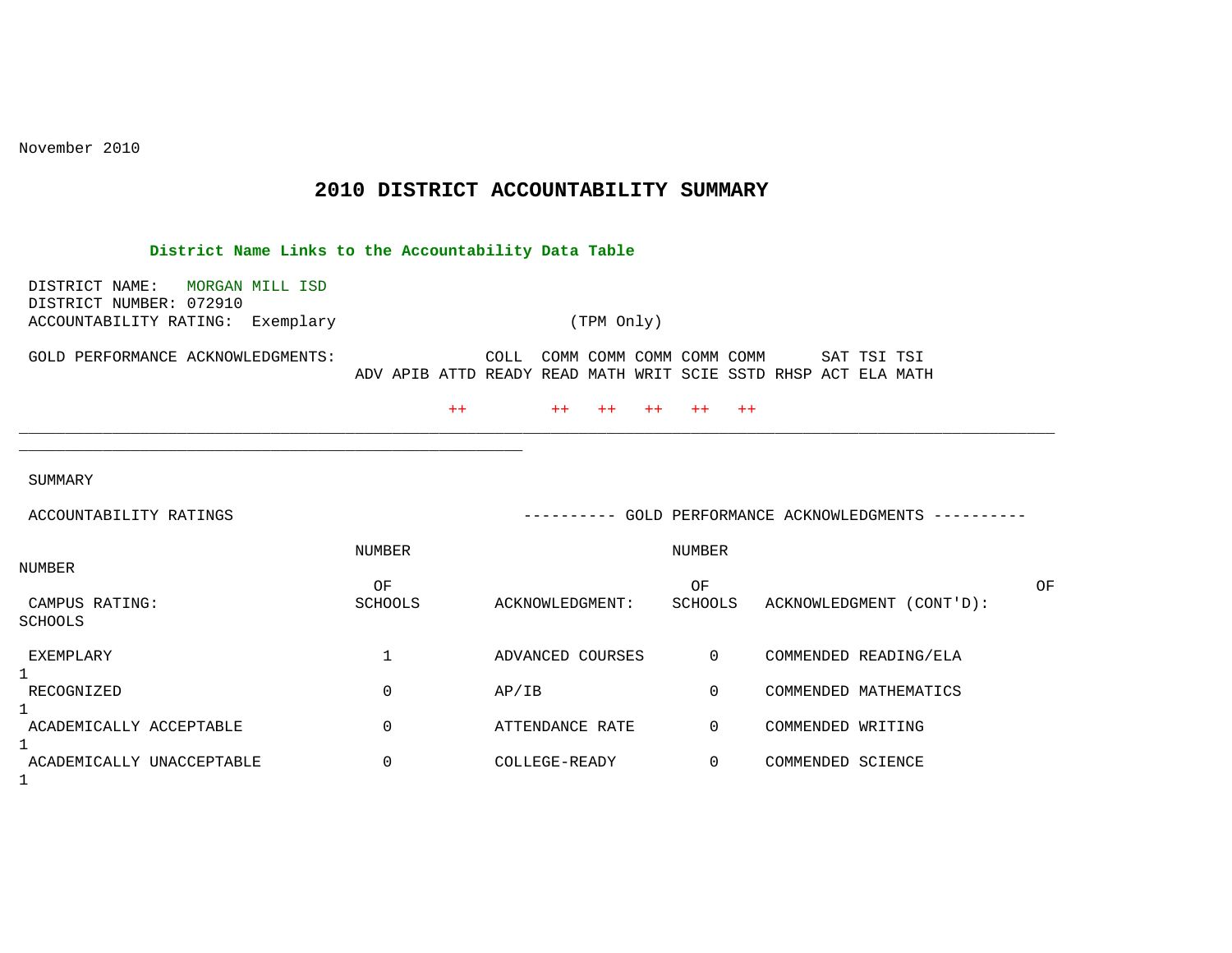|       | AEA: ACADEMICALLY ACCEPTABLE                         | 0      | RHSP/DAP        | 0 | COMMENDED SOCIAL STUDIES |
|-------|------------------------------------------------------|--------|-----------------|---|--------------------------|
|       | AEA: ACADEMICALLY UNACCEPTABLE                       | 0      | SAT/ACT         | 0 | TSI ELA                  |
| 0     | AEA: NOT RATED - OTHER                               | 0      | CI: READING     | 0 | TSI MATHEMATICS          |
| 0     | NOT RATED: OTHER<br>NOT RATED: DATA INTEGRITY ISSUES | 0<br>0 | CI: MATHEMATICS |   |                          |
|       |                                                      |        |                 |   |                          |
| TOTAL |                                                      |        |                 |   |                          |

## **Campus Name Links to the Accountability Data Table**

\_\_\_\_\_\_\_\_\_\_\_\_\_\_\_\_\_\_\_\_\_\_\_\_\_\_\_\_\_\_\_\_\_\_\_\_\_\_\_\_\_\_\_\_\_\_\_\_\_\_\_\_\_\_

CAMPUS LIST (in campus number order)

COMM COMM CI CI SAT TSI TSI

 GOLD PERFORMANCE ACKNOWLEDGMENTS

COLL COMM COMM COMM

CAMPUS COMPUS CAMPUS RATING RATING RATH ADV APIB ATTD READY READ MATH WRIT SCIE SSTD READ MATH RHSP ACT ELA MATH COMMENTS 101 MORGAN MILL EL Exemplary NQ ++ ++ ++

**Gold Performance Acknowledgment Key:**

++ = Acknowledged

 $++$   $++$  NQ  $++$ 

NQ = Does Not Qualify